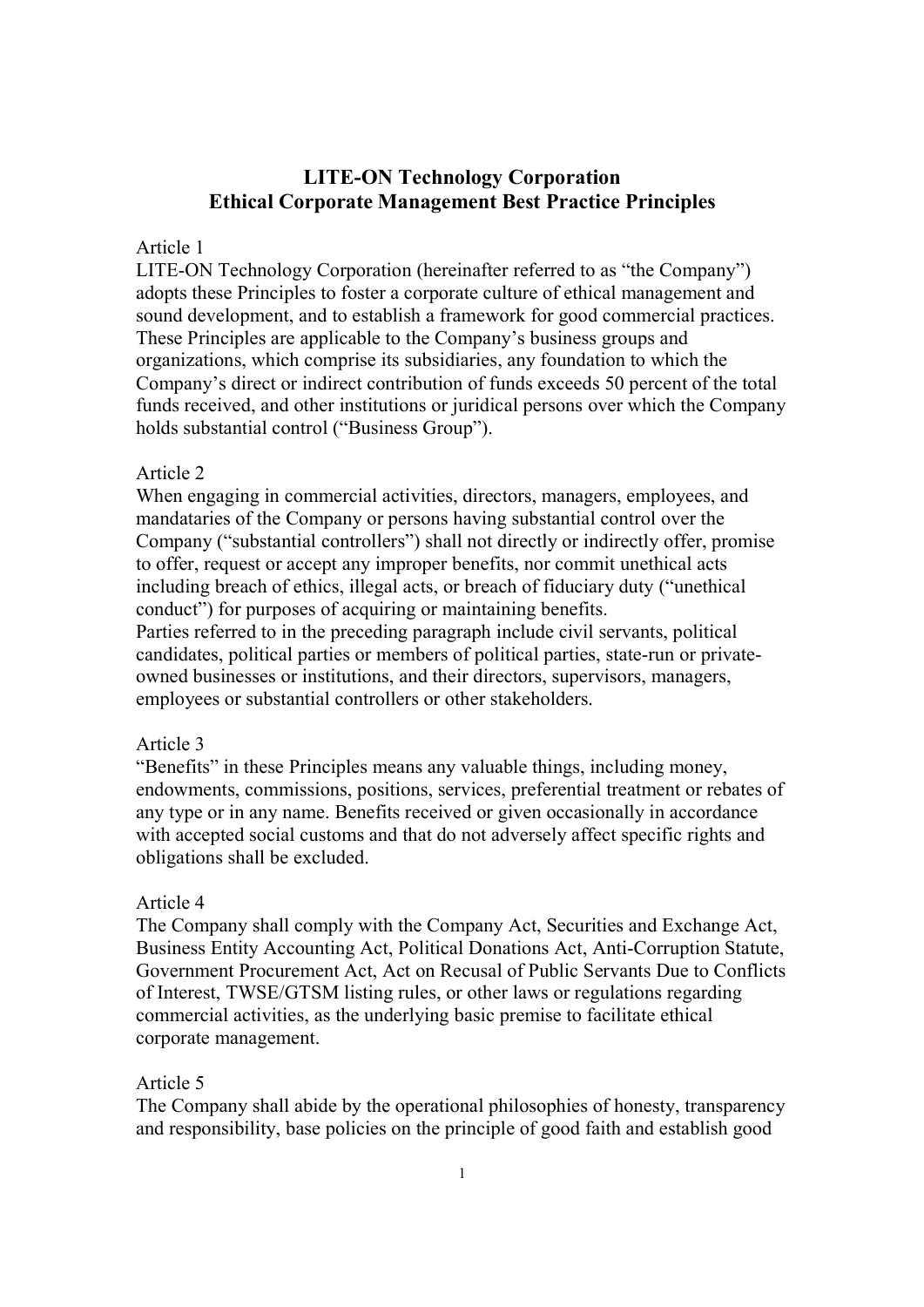corporate governance and risk control and management mechanism so as to create an operational environment for sustainable development.

# Article 6

In order to realize the operational philosophies and policies of the previous Article, the Company has, in its "Employee Code of Practice" and "Practitioner Code of Conduct", established specific ethical management practices and the programs to forestall unethical conduct ("prevention programs"), including operational procedures, guidelines, and training.

Prevention programs established by the Company shall comply with relevant laws and regulations of the territories where the Company and Business Group are operating.

# Article 7

When establishing the prevention programs, the Company shall analyze the business activities within its business scope which are possibly at a higher risk of being involved in an unethical conduct, and strengthen the preventive measures. The prevention programs adopted by the Company shall include preventive measures as the following:

- 1. Offering and acceptance of bribes.
- 2. Illegal political donations.
- 3. Improper charitable donations or sponsorship.

4. Offering or acceptance of unreasonable presents or hospitality, or other improper benefits.

5. Misappropriation of trade secrets and infringement of trademark rights, patent rights, copyrights, and other intellectual property rights.

6. Engaging in unfair competitive practices.

7. Damage directly or indirectly caused to the rights or interests, health, or safety of consumers or other stakeholders in the course of research and development, procurement, manufacture, provision, or sale of products and services.

# Article 8

The Company and Business Group shall clearly specify in its rules and external documents the ethical corporate management policies and the commitment by the board of directors and the management on rigorous and thorough implementation of such policies, and shall carry out the policies in internal management and in commercial activities.

## Article 9

The Company shall engage in commercial activities in a fair and transparent manner based on the principle of ethical management.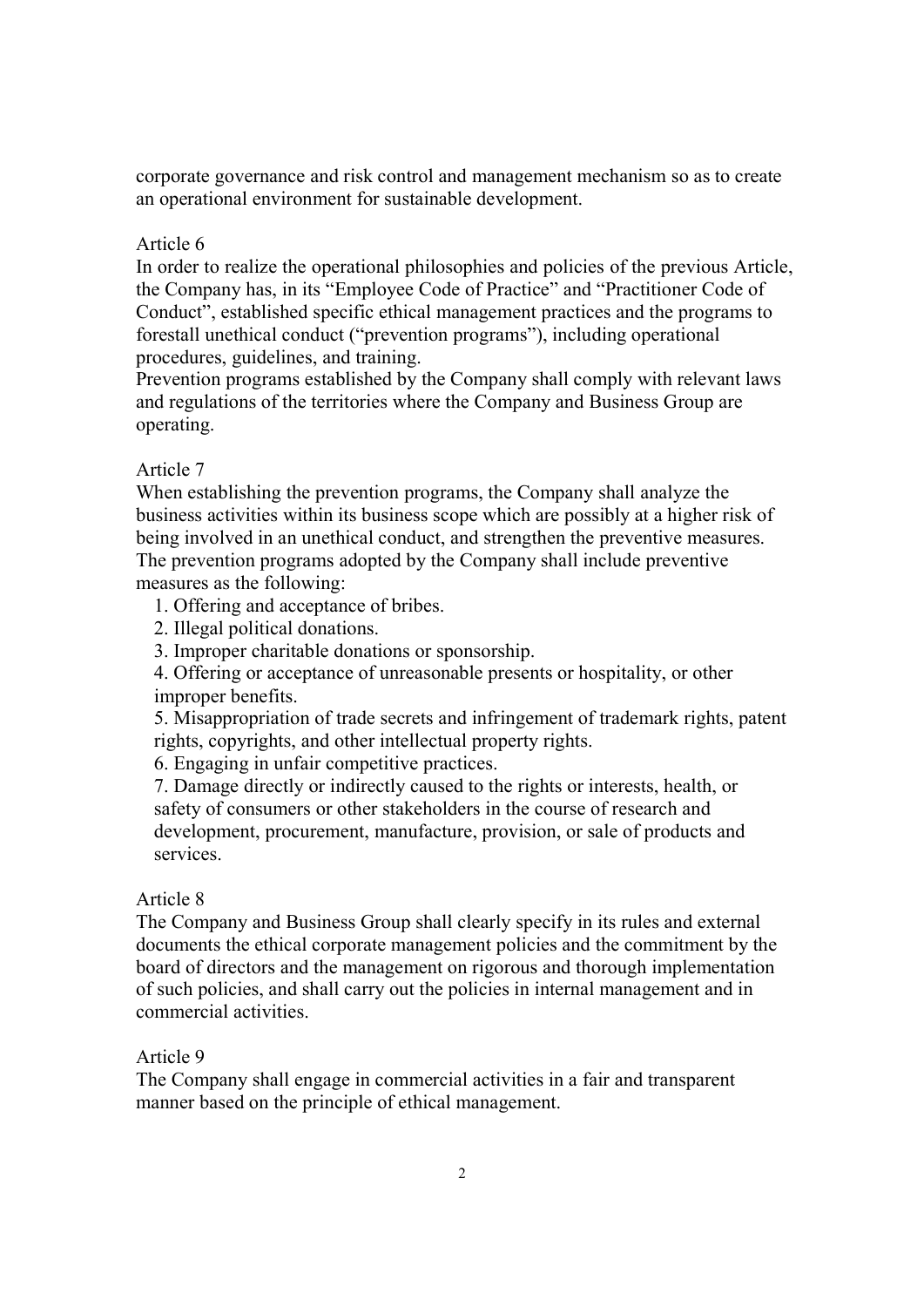Prior to any commercial transactions, the Company shall take into consideration the legality of its agents, suppliers, clients, or other trading counterparties and whether any of them are involved in unethical conduct, and shall avoid any dealings with persons so involved.

When entering into contracts with its agents, suppliers, clients, or other trading counterparties, the Company shall include in such contracts terms requiring compliance with ethical corporate management policy and that in the event the trading counterparties are involved in unethical conduct, the Company may at any time terminate or rescind the contracts.

### Article 10

When conducting business, the Company and its directors, managers, employees, mandataries, and substantial controllers, may not directly or indirectly offer, promise to offer, request, or accept any improper benefits in whatever form to or from clients, agents, contractors, suppliers, public servants, or other stakeholders.

# Article 11

When directly or indirectly offering a donation to political parties or organizations or individuals participating in political activities, the Company and its directors, managers, employees, mandataries, and substantial controllers, shall comply with the Political Donations Act and relevant internal operational procedures, and shall not make such donations in exchange for commercial gains or business advantages.

## Article 12

When making or offering donations and sponsorship, the Company and its directors, managers, employees, mandataries, and substantial controllers shall comply with relevant laws and regulations and internal operational procedures, and shall not surreptitiously engage in bribery.

#### Article 13

The Company and its directors, managers, employees, mandataries, and substantial controllers shall not directly or indirectly offer or accept any unreasonable presents, hospitality or other improper benefits to establish business relationship or influence commercial transactions.

### Article 14

The Company and its directors, managers, employees, mandataries, and substantial controllers shall observe applicable laws and regulations, the Company's internal operational procedures, and contractual provisions concerning intellectual property, and may not use, disclose, dispose, or damage intellectual property or otherwise infringe intellectual property rights without the prior consent of the intellectual property rights holder.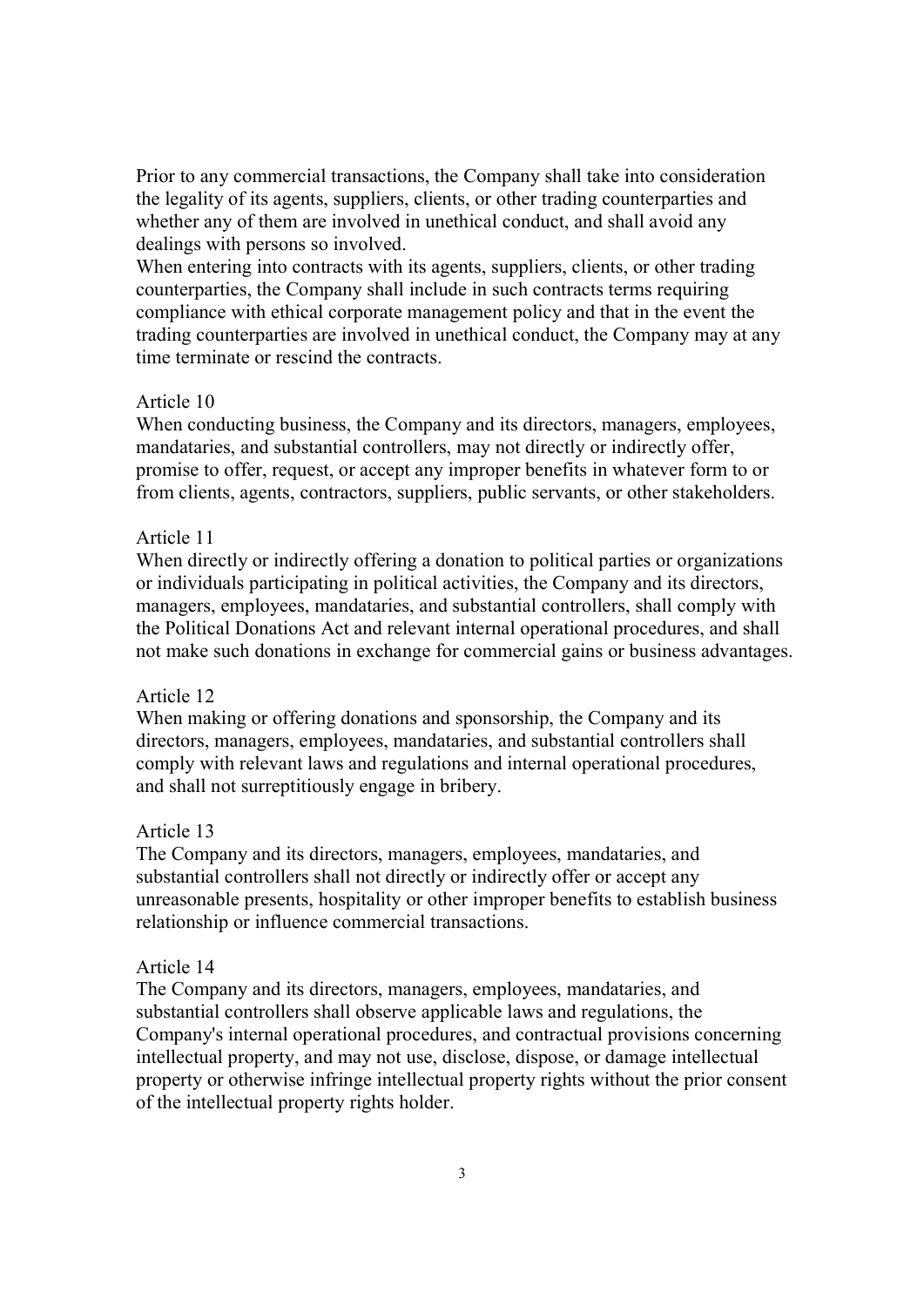#### Article 15

The Company shall engage in business activities in accordance with applicable competition laws and regulations, and may not fix prices, make rigged bids, establish output restrictions or quotas, or share or divide markets by allocating customers, suppliers, territories, or lines of commerce.

#### Article 16

In the course of research and development, procurement, manufacture, provision, or sale of products and services, the Company and its directors, managers, employees, mandataries, and substantial controllers shall observe applicable laws and regulations and international standards to ensure the transparency of information about, and safety of, its products and services, and implement these in its operations, with a view to preventing its products and services from directly or indirectly damaging the rights and interests, health, and safety of consumers or other stakeholders. Where there are sufficient facts to determine that the Company's products or services are likely to pose any hazard to the safety and health of consumers or other stakeholders, the Company shall, in principle, recall those products or suspend the services immediately.

# Article 17

The directors, managers, employees, mandataries, and substantial controllers of the Company shall exercise the due care of good administrators to urge the company to prevent unethical conduct, always review the results of the preventive measures and continually make adjustments so as to ensure thorough implementation of its ethical corporate management policies.

To achieve sound ethical corporate management, the Company shall establish a dedicated unit responsible for establishing and supervising the implementation of the ethical corporate management policies and prevention programs. The dedicated unit shall be in charge of the following matters:

1. Assisting in incorporating ethics and moral values into the Company's business strategy and adopting appropriate prevention measures against corruption and malfeasance to ensure ethical management in compliance with the requirements of laws and regulations.

2. Adopting programs to prevent unethical conduct and setting out in each program the standard operating procedures and conduct guidelines with respect to the Company's operations and business.

3. Planning the internal organization, structure, and allocation of responsibilities and setting up check-and-balance mechanisms for mutual supervision of the business activities within the business scope which are possibly at a higher risk for unethical conduct.

4. Promoting and coordinating awareness and educational activities with respect to ethics policy.

5. Developing a whistle-blowing system and ensuring its operating effectiveness.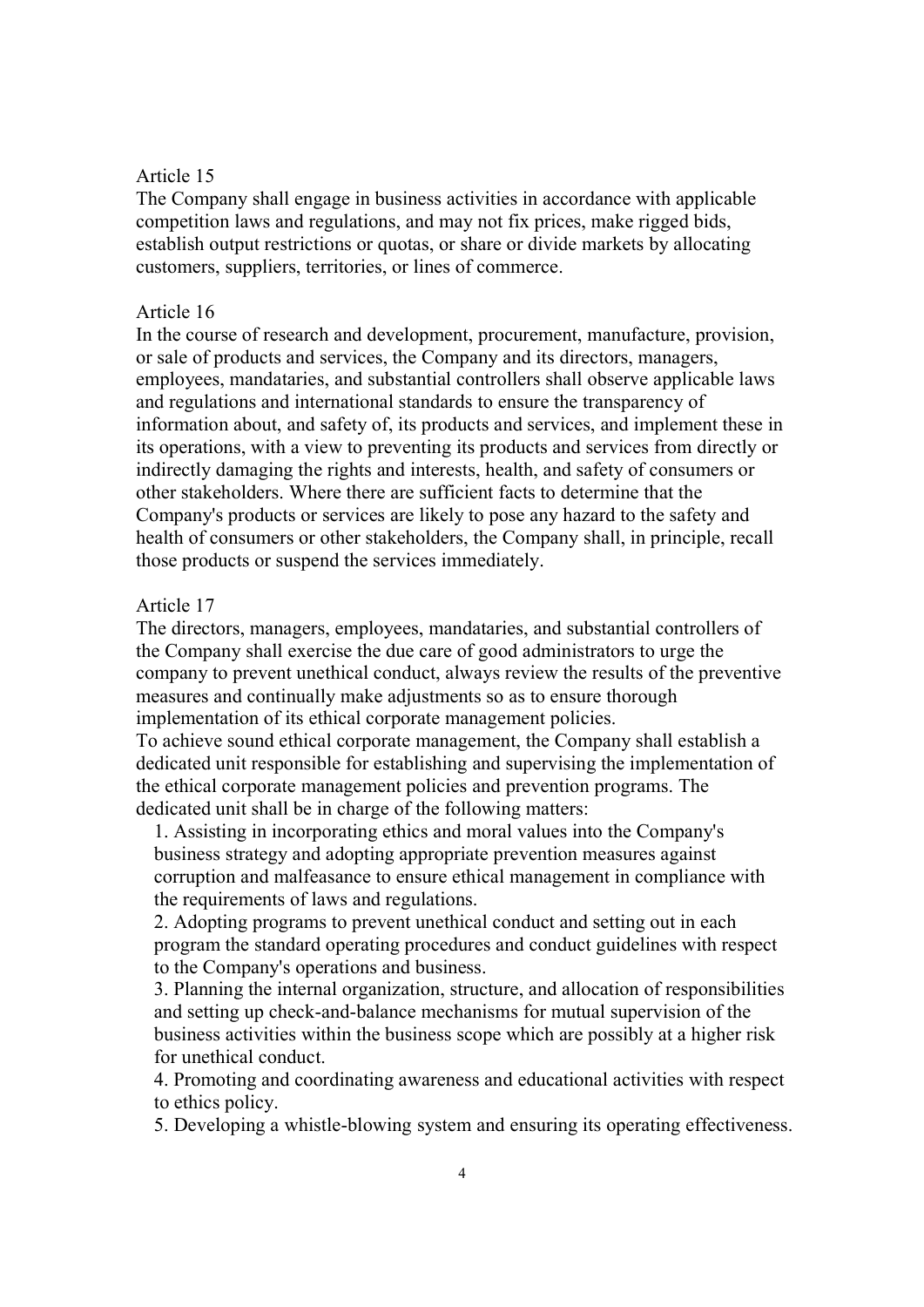6. Assisting the board of directors and management in auditing and assessing whether the prevention measures taken for the purpose of implementing ethical management are effectively operating, and preparing reports on the regular assessment of compliance with ethical management in operating procedures.

### Article 18

The Company and its directors, managers, employees, mandataries, and substantial controllers shall comply with laws and regulations and the prevention programs when conducting business.

#### Article 19

The Company shall adopt policies for preventing conflicts of interest to identify, monitor, and manage risks possibly resulting from unethical conduct, and shall also offer appropriate means for directors, managers, and other stakeholders attending or present at board meetings to voluntarily explain whether their interests would potentially conflict with those of the Company. When a proposal at a given board of directors meeting concerns the personal interest of, or the interest of the juristic person represented by, any of the directors, managers, and other stakeholders attending or present at board meetings of the Company, the concerned person shall state the important aspects of the relationship of interest at the given board meeting. If his or her participation is likely to prejudice the interest of the Company, the concerned person may not participate in discussion of or voting on the proposal and shall recuse himself or herself from the discussion or the voting, and may not exercise voting rights as proxy for another director. The directors shall practice self-discipline and must not support one another in improper dealings.

The Company's directors, managers, employees, mandataries, and substantial controllers shall not take advantage of their positions or influence in the companies to obtain improper benefits for themselves, their spouses, parents, children or any other person.

#### Article 20

The Company shall establish effective accounting systems and internal control systems for business activities possibly at a higher risk of being involved in an unethical conduct, not have under-the-table accounts or keep secret accounts, and conduct reviews regularly so as to ensure that the design and enforcement of the systems are showing results.

The internal audit unit of the Company shall periodically examine the Company's compliance with the foregoing systems and prepare audit reports and submit the same to the board of directors. The internal audit unit may engage a certified public accountant to carry out the audit, and may engage professionals to assist if necessary.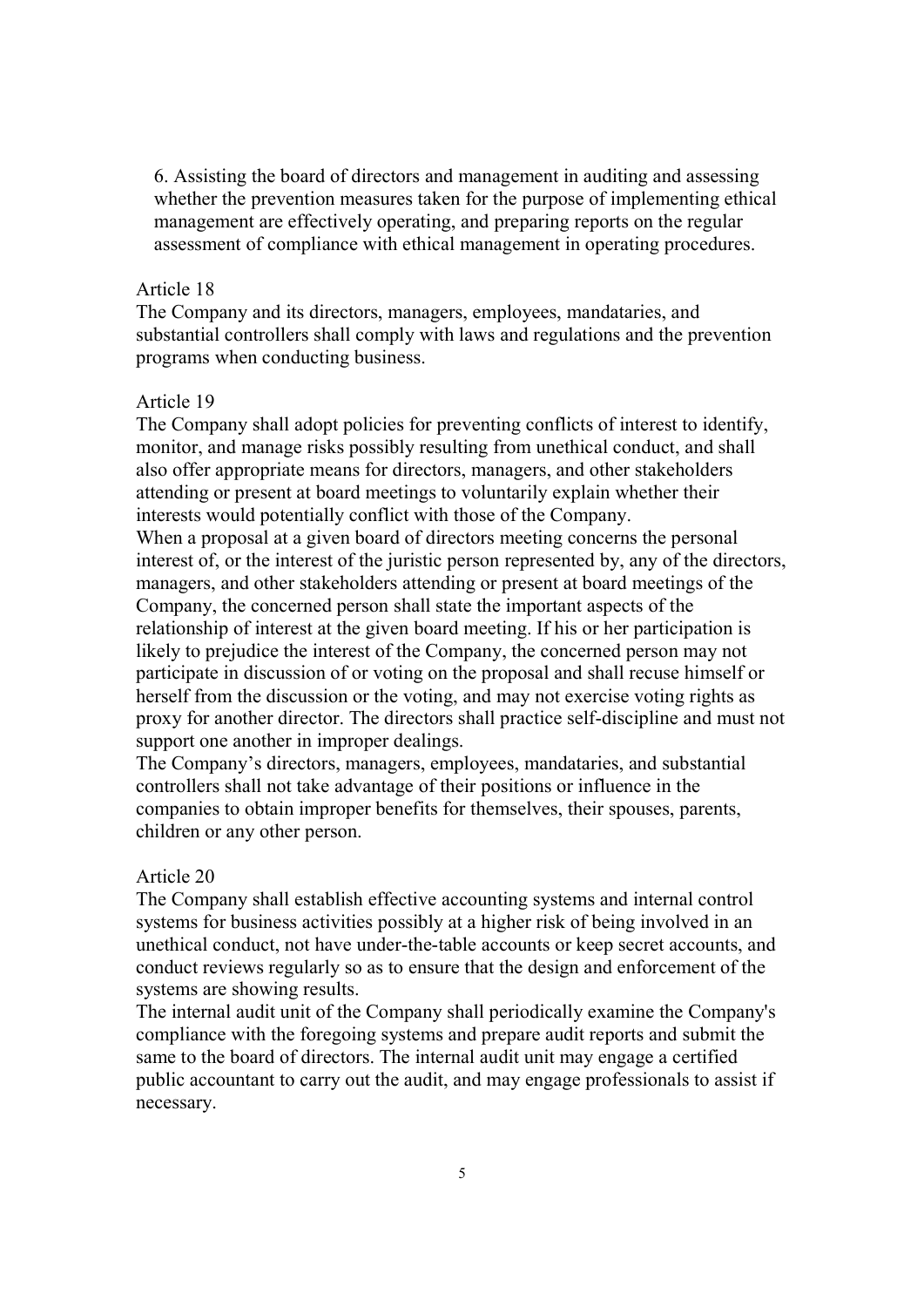Article 21

The Company shall establish operational procedures and guidelines in accordance with Article 6 hereof to guide directors, managers, employees, and substantial controllers on how to conduct business. The procedures and guidelines should contain the following matters:

1. Standards for determining whether improper benefits have been offered or accepted.

2. Procedures for offering legitimate political donations.

3. Procedures and the standard rates for offering charitable donations or sponsorship.

4. Rules for avoiding work-related conflicts of interests and how they should be reported and handled.

5. Rules for keeping confidential trade secrets and sensitive business information obtained in the ordinary course of business.

6. Regulations and procedures for dealing with suppliers, clients and business transaction counterparties suspected of unethical conduct.

7. Handling procedures for violations of these Principles.

8. Disciplinary measures on offenders.

Article 22

The chairperson, general manager, or senior management of the Company shall communicate the importance of corporate ethics to its directors, employees, and mandataries on a regular basis.

The Company shall periodically organize training and awareness programs for directors, managers, employees, mandataries, and substantial controllers and invite the Company's commercial transaction counterparties so they understand the Company's resolve to implement ethical corporate management, the related policies, prevention programs and the consequences of committing unethical conduct.

The Company shall apply the policies of ethical corporate management when creating its employee performance appraisal system and human resource policies to establish a clear and effective reward and discipline system.

## Article 23

The Company shall adopt a concrete whistle-blowing system and scrupulously operate the system. The whistle-blowing system shall include at least the following:

1. An independent mailbox or hotline, either internally established and publicly announced or provided by an independent external institution, to allow company insiders and outsiders to submit reports.

2. Dedicated personnel or unit appointed to handle whistle-blowing system. Categories of reported misconduct shall be delineated and standard operating procedures for the investigation of each shall be adopted.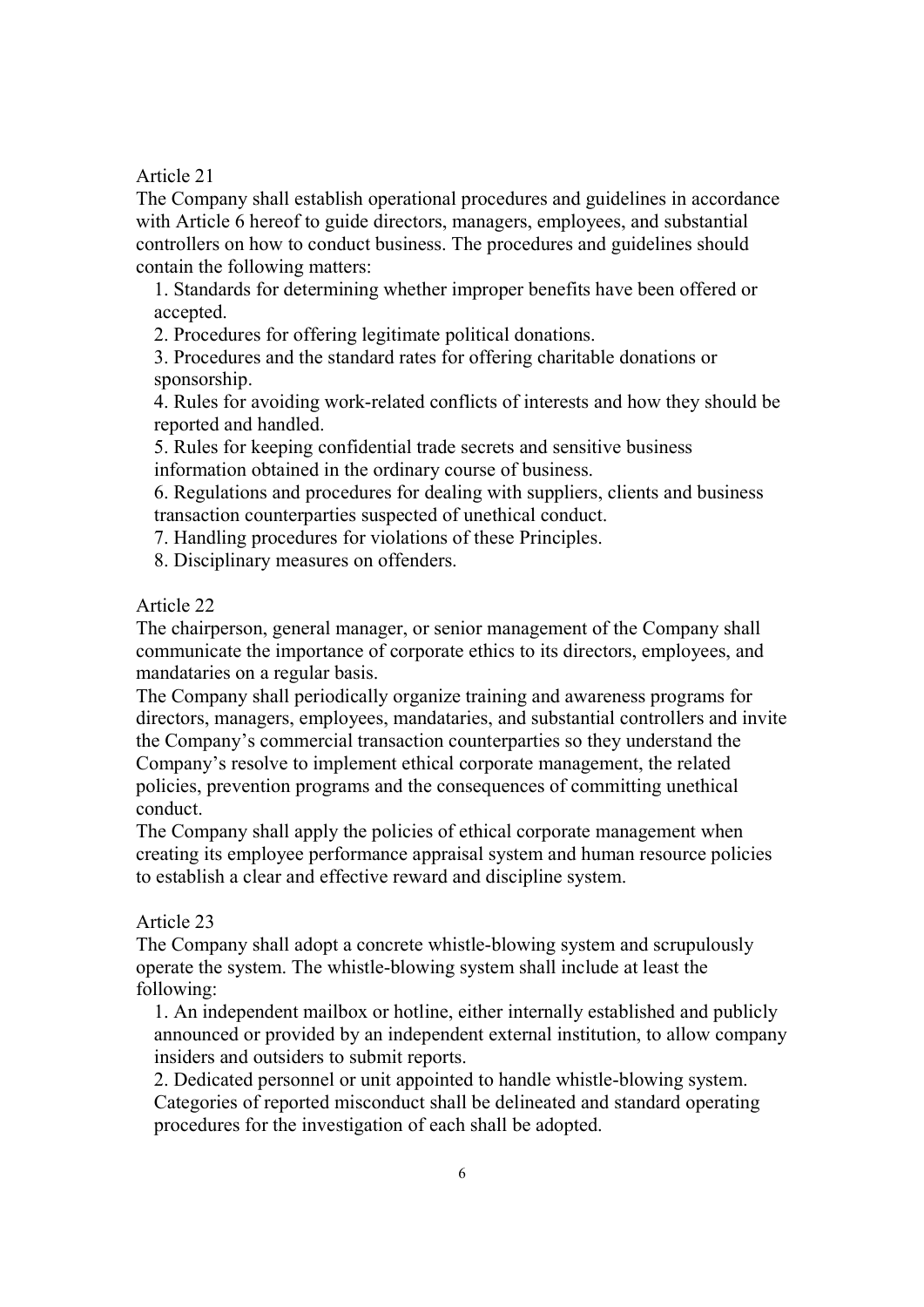3. Documentation of case acceptance, investigation processes, investigation results, and relevant documents.

4. Confidentiality of the identity of whistle-blowers and the content of reported cases.

5. Measures for protecting whistle-blowers from inappropriate disciplinary actions due to their whistle-blowing.

When material misconduct or likelihood of material impairment to the Company comes to its awareness upon investigation, the dedicated personnel or unit handling the whistle-blowing system shall immediately prepare a report and comply with relevant procedures for notification.

#### Article 24

The Company shall adopt and publish a well-defined disciplinary and appeal system for handling violations of the ethical corporate management rules.

# Article 25

The Company shall collect quantitative data about the promotion of ethical management and continuously analyze and assess the effectiveness of the promotion of ethical management policy. The Company shall also disclose the measures taken for implementing ethical corporate management, and the status of implementation on its company websites, annual reports, and prospectuses, and shall disclose its ethical corporate management best practice principles on the Market Observation Post System.

## Article 26

The Company shall at all times monitor the development of relevant local and international regulations concerning ethical corporate management and encourage its directors, managers, and employees to make suggestions, based on which the adopted ethical corporate management policies and measures taken will be reviewed and improved with a view to achieving better implementation of ethical management.

#### Article 27

The ethical corporate management best practice principles of the Company shall be implemented after the board of directors grants approval. The same procedure shall be followed when the principles have been amended.

When the Company's ethical corporate management best practice principles are submitted for discussion by the board of directors, the board shall take into full consideration each independent director's opinions. If an independent director objects to or expresses reservations about any matter, it shall be recorded in the minutes of the board of directors meeting. An independent director that cannot attend the board meeting in person to express objection or reservations shall